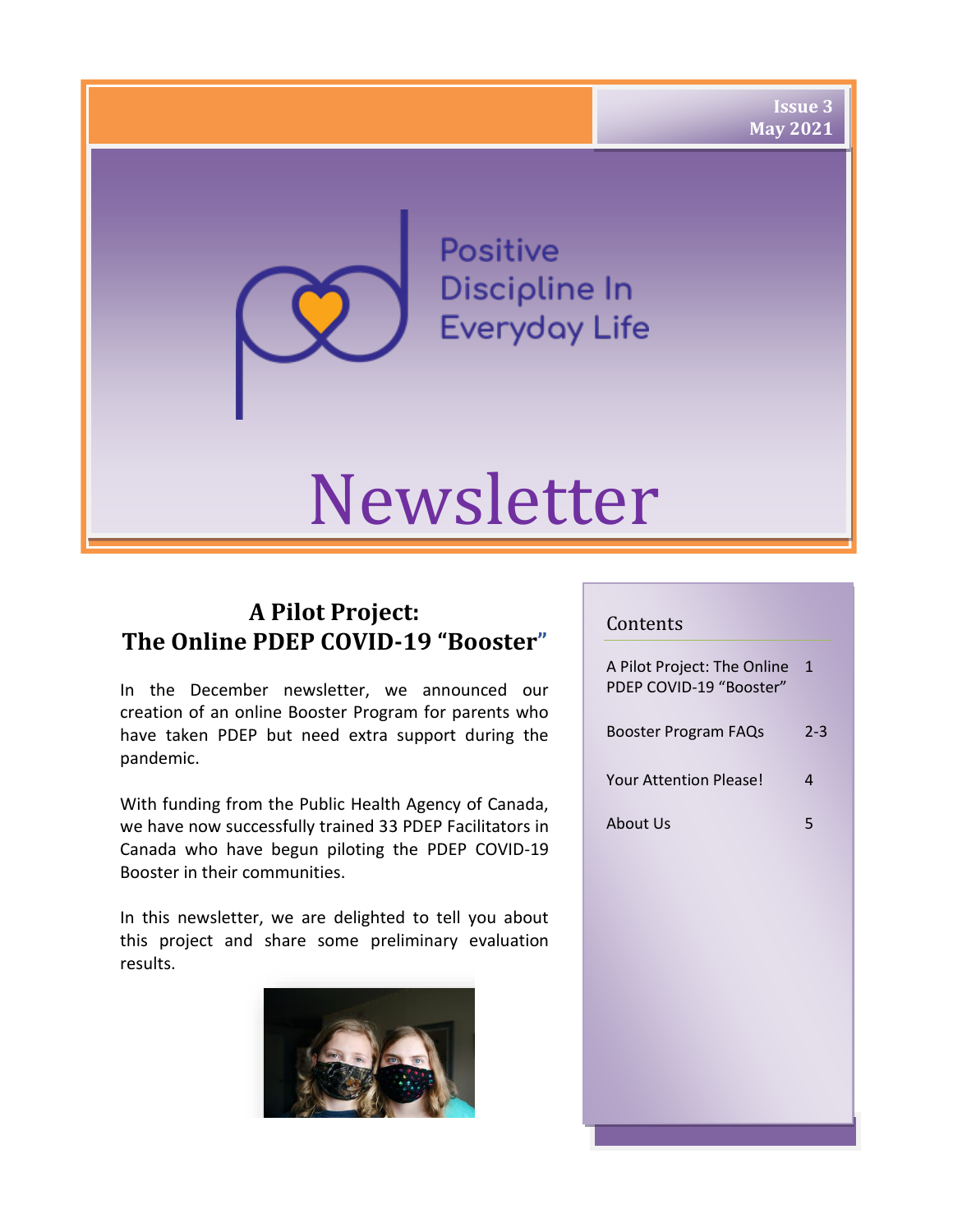#### **Why a Booster Program?**

The pandemic has created so many new challenges for parents and their children – working from home, job losses, worrying about COVID-19 exposure at school, and revolving school closures to name a few. Our increasing concern for children and their families at this time led us to create the **PDEP Online Covid-19 Booster**.

#### **How was the COVID-19 Booster Program developed?**

The idea was inspired by a follow-up program created by one of our Partner agencies, *Mosaic Newcomer Family Resource Centre* in Winnipeg. They found that, like a vaccine, this follow-up program boosted parents' knowledge, skills and confidence in using the PDEP approach. Mosaic's program became our prototype, which we recreated to focus on problem solving issues commonly faced by families at this stress-filled time.

#### **What's covered in the COVID-19 Booster Program?**

PDEP model, techniques to enhance self-regulation, problem-solving practice sessions focused on pandemic-related challenges (e.g., young children needing attention while parents are working; older children meeting up with friends); and discussions of how problem solving differs from imposing 'consequences' (e.g., rewards, time out, taking things away, grounding). During six 2-hour sessions, the program provides an orientation to online learning, a review of the

## How was the program piloted?

After several months of developing the program, a training process for Facilitators, a technical guide, and an online delivery platform, the pilot phase began. Experienced PDEP Country Trainers and Program Facilitators from across Canada attended two half-day online training sessions To learn the necessary facilitation and technical skills. Then they formed teams and planned their Booster delivery to parents. A PDEP Master Trainer held weekly online 'office hours' to provide support for facilitators.

At this time, seven teams are delivering Booster programs in Manitoba, Alberta and Ontario. Most of the remaining teams will be delivering the PDEP COVID-19 Booster Program this spring.

**2**



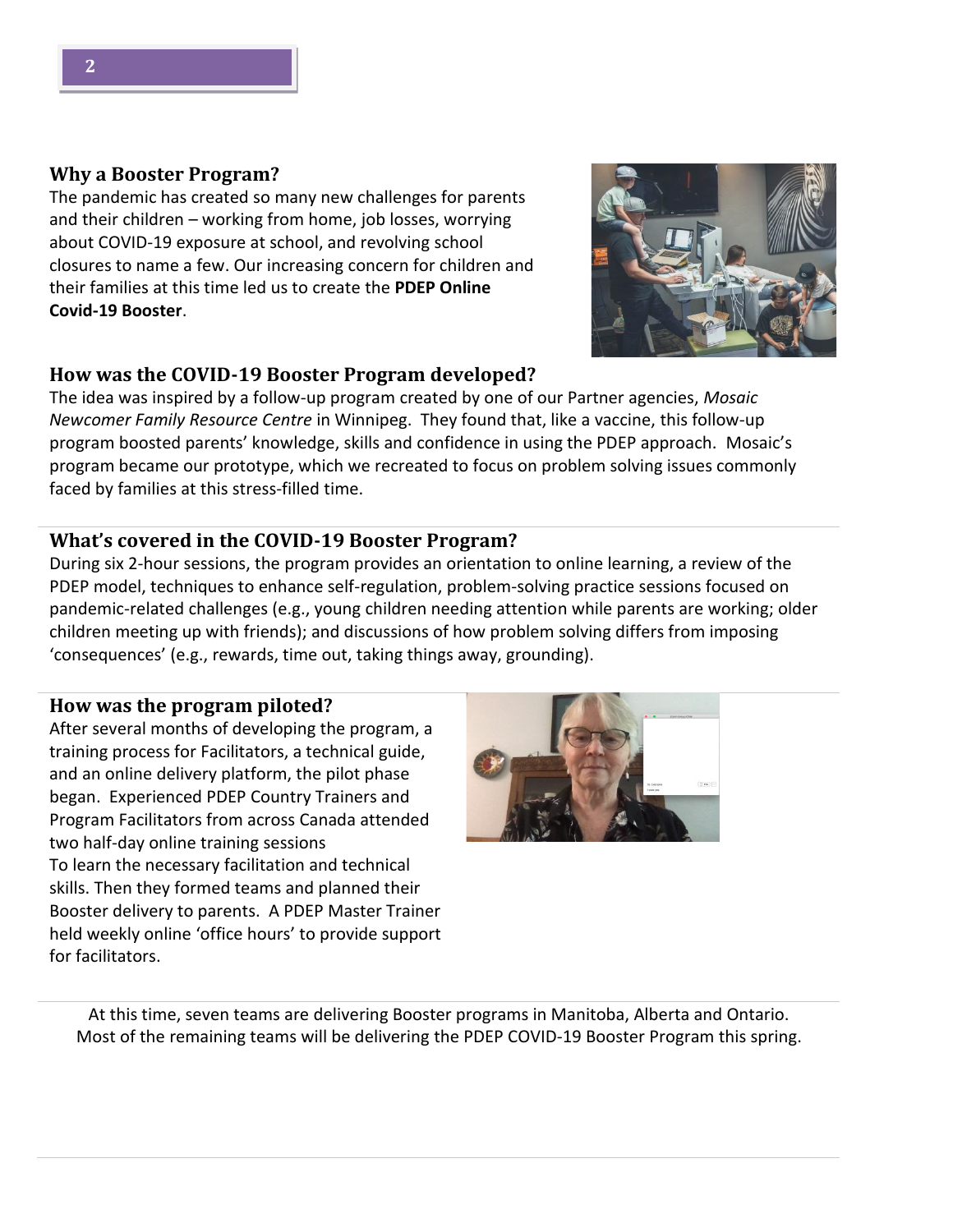#### **What has been the impact of the COVID-19 Booster Program?**

The response from parents has been very positive.

In a confidential online questionnaire at the end of the Booster:

- $\triangleright$  95% reported feeling more confident about managing conflict
- $\geq 100\%$  reported problem-solving more successfully
- ➢ 100% reported being able to self-regulate more effectively
- $\geq$  76% reported feeling angry less often

"Excellent refresher. So glad I participated." - Booster participant

- $\geq 100\%$  reported a reduction in their overall stress
- $\geq 100\%$  reported feeling connected to the other program participants

"Awesome program." - Booster Participant

**We are thankful for the skills and energy of our PDEP Program Facilitators who delivered the Booster so successfully!** Thanks for one more awesome program!"

- Booster participant

"It was an amazing program and the facilitators were really awesome. I learned lots of things from this program. Now I am very calm with my child." - Booster participant

"Very helpful and great program." - Booster participant

#### **What's next?**

We will continue to assess the program as we receive more data from parents. Once we are fully confident of its impact, we will develop a strategy to train more PDEP Facilitators in how to deliver it. Watch for an update in our upcoming newsletters!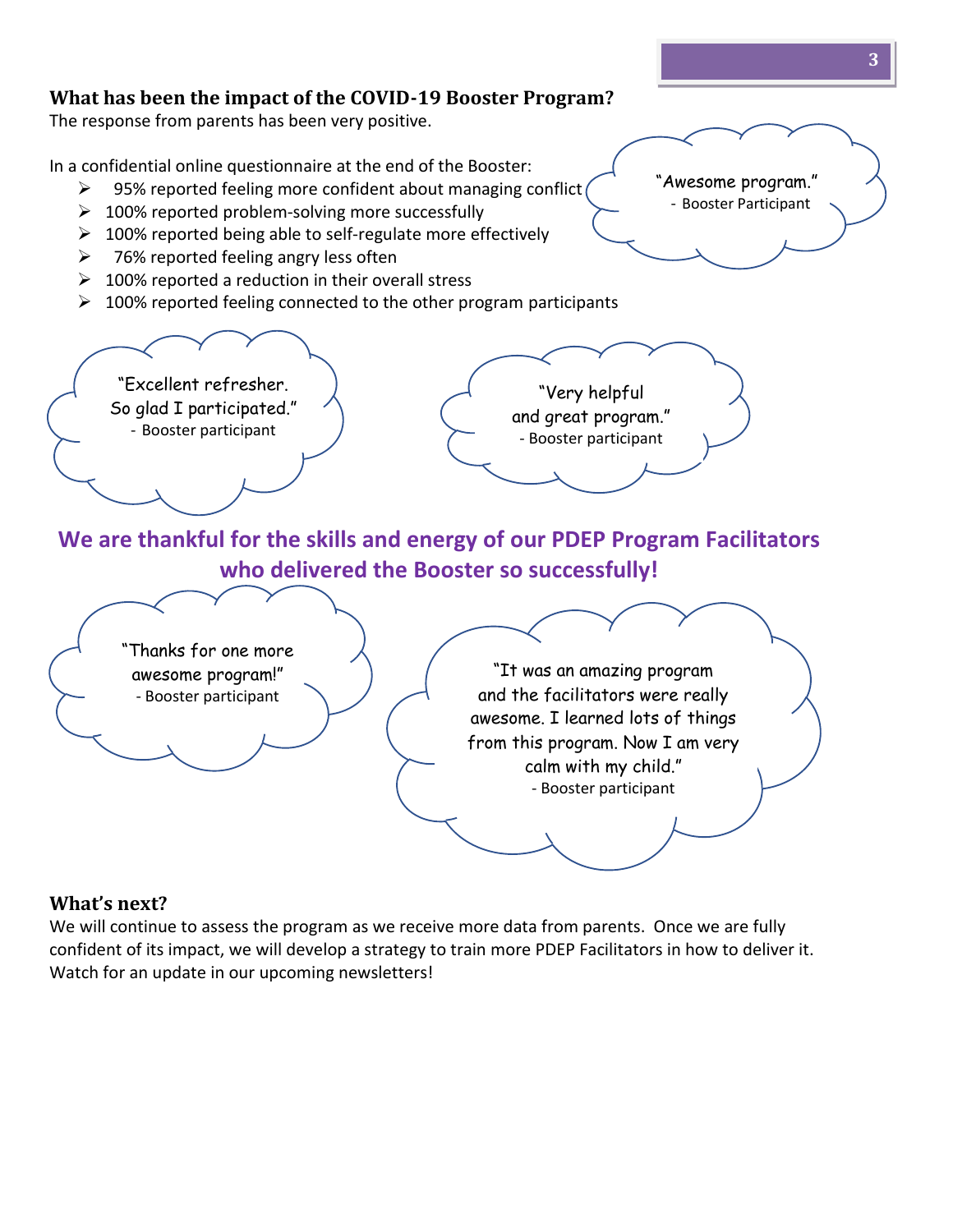# **Your Attention Please!**



Facilitators and Country Trainers: Please stay updated

We update the PDEP materials on an ongoing basis. For example, **62 countries** have now prohibited all corporal punishment of children! As countries join the list, we add them to the Facilitator Training slides. We also continually update the Parent Program slides based on Facilitators' input and current research.

Every time you start planning a Parent Program or Facilitator Training, please login to the PDEL website (www.positivedisciplineeveryday.com) to ensure you are using the most up-to-date materials.

> If you have not yet registered on the website, please contact Cyma right away! [ctolaj.pdel@outlook.com.](mailto:ctolaj.pdel@outlook.com) She will happily assist you.

#### Country Trainers: Please send us your lists of new Facilitators

Please remember to send us your **Participant Contact Information Lists** immediately after you complete a Facilitator Training. This helps us refer parents seeking out PDEP programs to Facilitators in their region. It also ensures that new Facilitators have access to the most up-to-date materials in each language. New Facilitators will receive a warm welcome and will be invited to join our newsletter distribution list.

# **Check out our Interactive PDEP Map!**

https://positivedisciplineeveryday.com/wherepdep-delivered

|                  | Where PDEP has been delivered                                                                                                                                                                      |
|------------------|----------------------------------------------------------------------------------------------------------------------------------------------------------------------------------------------------|
|                  | The countries in yellow are those where PDEP has been delivered.                                                                                                                                   |
|                  | If you click on a country, you'll find an information sheet summarizing what we have found out from research conducted there.<br>This is a new feature, which we will continue to build over time. |
|                  | You also can see which countries have information sheets by clicking on the drop-down menu.                                                                                                        |
| Select an area v |                                                                                                                                                                                                    |
|                  |                                                                                                                                                                                                    |

Click on a country to see a fact sheet on how many parents we've reached and PDEP's impact in that country. These fact sheets can be a valuable resource for reports or grant applications.

But mostly they help us all feel connected, knowing that we have a 'family' of support around the world.